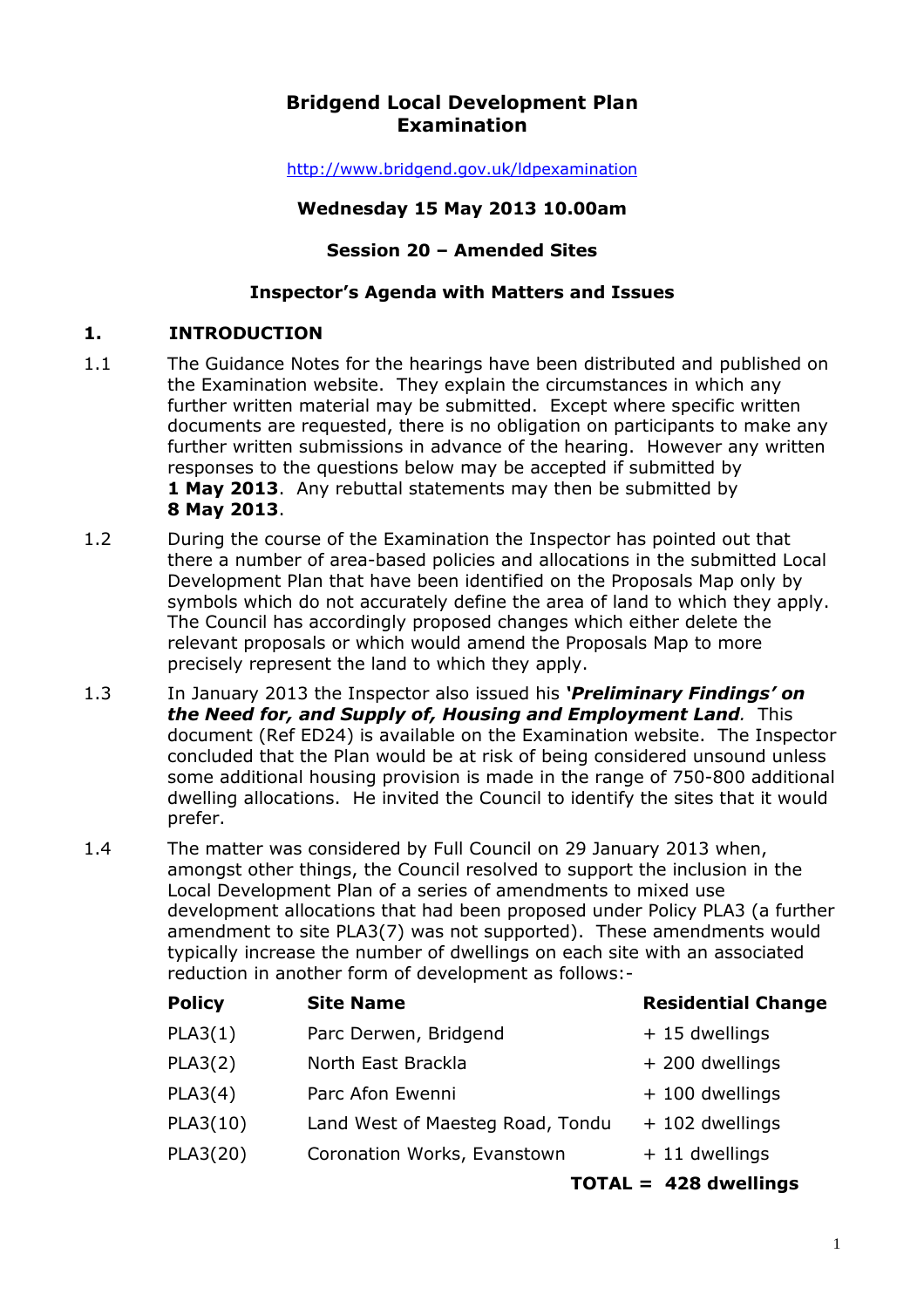- 1.5 Altogether they would add 428 dwellings to the housing supply proposed by the submitted LDP. As those changes had not been the subject of previous public consultation a new consultation exercise has been undertaken between February and April 2013.
- 1.6 Session 20 has been arranged so that there would be an opportunity for an appearance by those who are opposed to the changes being proposed by the Council and who had requested a hearing appearance when responding to the above consultation.
- 1.7 In addition to the amendment of these PLA3 sites, the Council also resolved to propose the allocation for housing development of 5 of the 'Alternative Sites' that had been proposed by other Representors at the Deposit Stage. These sites have previously been the subject of public consultation and Hearing Session 19 considered representations from those who had requested an hearing appearance in relation to those sites which are:

|       | <b>AS No. Site Name</b>            | <b>Residential Supply</b> |
|-------|------------------------------------|---------------------------|
| AS052 | Land at Waterton Lane, Bridgend    | + 42 dwellings            |
| AS056 | Enlarge area at S Wales Police HQ  | $+8$ dwellings            |
| AS060 | Enlarge Y Parc, Maesteg allocation | + 31 dwellings            |
| AS027 | Ty Draw Farm, North Cornelly       | + 94 dwellings            |
| AS032 | Land at Llangewydd Road, Cefn Glas | + 228 dwellings           |
|       | $TOTAL = 403$ dwellings            |                           |

#### **2. HOUSING SUPPLY & DELIVERY**

- 2.1 *Boyer Planning Bellway Homes (788) & Persimmon Homes (Wales) (911).* Whilst national policy guidance is clear that "sufficient land is genuinely available" and "that sites must be free, or readily freed, from planning, physical and ownership constraints, and economically feasible for development", there is a reliance in the amendments (and LDP strategy as a whole) upon sites that are subject to constraints and cannot be considered to be genuinely available for development. Based on the above considerations we do not see that there is any prospect of these sites achieving the additional level of development required within the plan period. Rather the Inspector should give consideration to sites where there is developer interest and where sites can effectively be brought forward immediately to contribute towards the land supply during the plan period.
- 2.2 *NLP for Redrow (851)* refers to the need for a minimum 5 year housing supply required by PPW and that this is likely to require that any additional allocations include sufficient sites that can be delivered within phase 2 of the Plan before April 2016. Therefore NLP is surprised at the emphasis on increasing mixed use allocations to make up the shortfall. None of the additional capacity will be forthcoming before April 2016. A majority of the sites are around J36 of M4 and geographically quite close together. NLP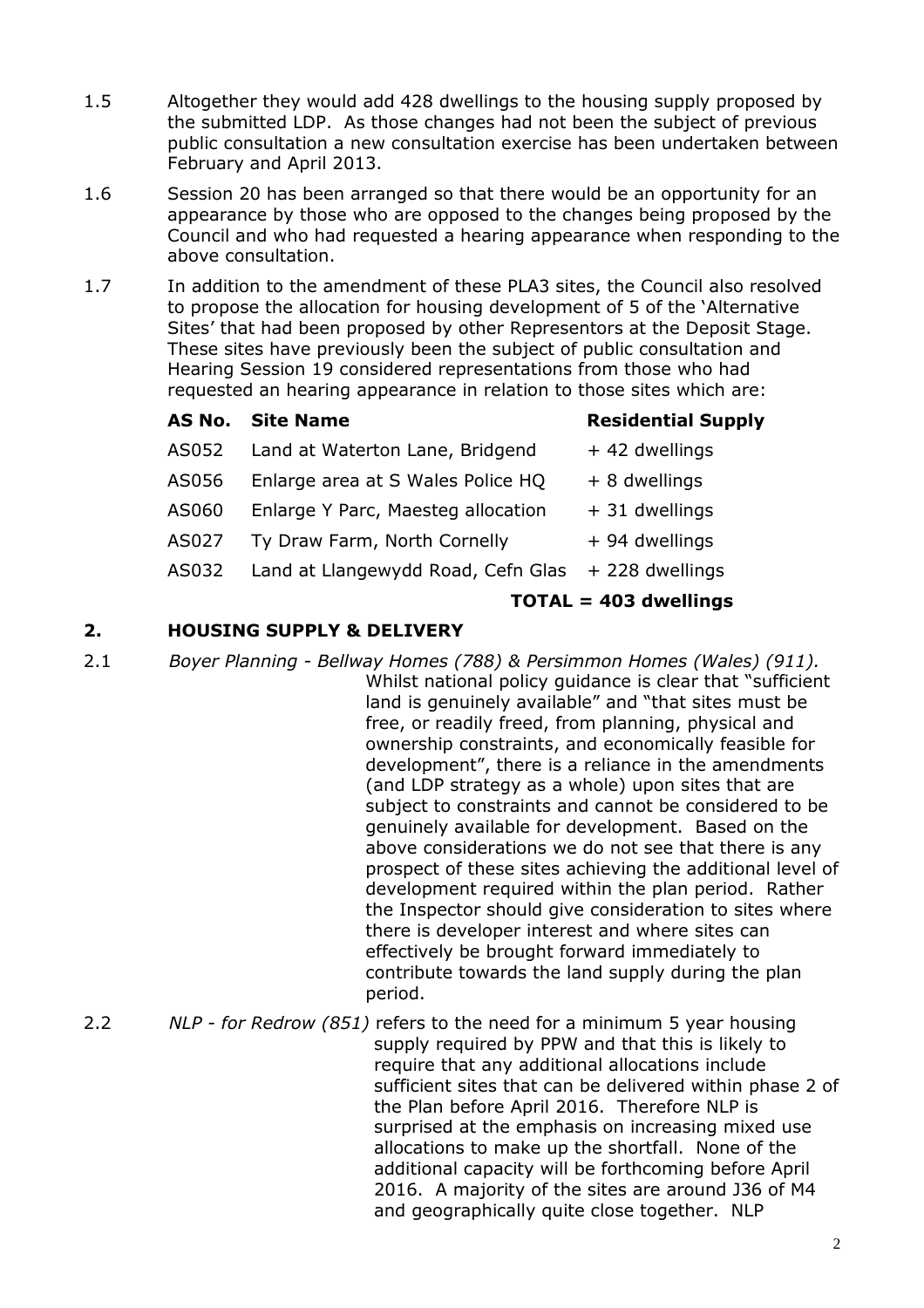question likelihood of the sites coming forward over development lifetime of plan given the relatively stagnant market. The Council should consider other sites that can come forward immediately such as Redrow's Alternative Site at Pencoed Farm/Broomfield Farm, Pencoed.

**Qn2a For Hearing Session 2 (Document HS02.05) the Council prepared both a Housing Trajectory and also an estimate of the 5 year housing land supply situation at 1 April 2013 (had the LDP adopted been adopted at that date). Would the Council please provide updated versions of these documents which include the proposed Amended sites and the Additional housing sites to show how and when it expects that these sites will contribute to the housing supply?** 

### **3. PLA3(1) PARC DERWEN, BRIDGEND**

3.1 *Mrs Wilkins (117)*. Large housing estates need open space not over intensifying. She is against the extra 15 units. The Council should heed lessons of Broadmead – 100 units to over 2,000 units. When will policies be taken into account [by] the Planning Committee?

#### **Qn3a Would Mrs Wilkins please explain her references to the Broadmead development and identify to which other policies she is referring?**

### **4. PLA3(2) NORTH EAST BRACKLA REGENERATION AREA, BRIDGEND**

- 4.1 *Boyer for Bellway Homes (788) and Persimmon Homes (Wales)(911)* We do not consider that there is any realistic prospect that this site will contribute the higher level of development envisaged. Optimistically it would take up to 18 months for outline planning permission to be granted (including preparation of all application documentation including ES, determination and s106 to be signed) and a further 12 months for Reserve Matters approvals (including detailed design). Following this a further 6 months for the first legal completions (this is a highly optimistic scenario based on comparative lead in times in relation to Parc Derwen). This would therefore mean that first completions would be towards the end of 2016 at the earliest. At a rate of 40 dwellings per annum this would equal 200 during the plan period (assuming 40 during 2016). This is significantly below the 550 envisaged by the proposed increase in capacity.
- 4.2 *Mrs Wilkins (117)* is against the development. Coity Village will be swallowed up and will be part of urban sprawl of Bridgend. She raises queries about the acquisition of the land by the Welsh Government.

**Qn4a Could the Council please confirm at the hearing whether the ownership of the PLA3(2) site has passed from the Welsh Government to South Wales Land Developments Ltd (1253)?** 

**Qn4b Does the current land ownership situation affect Mrs Wilkins' concerns or have any bearing on the proposed change to the Local Development Plan?**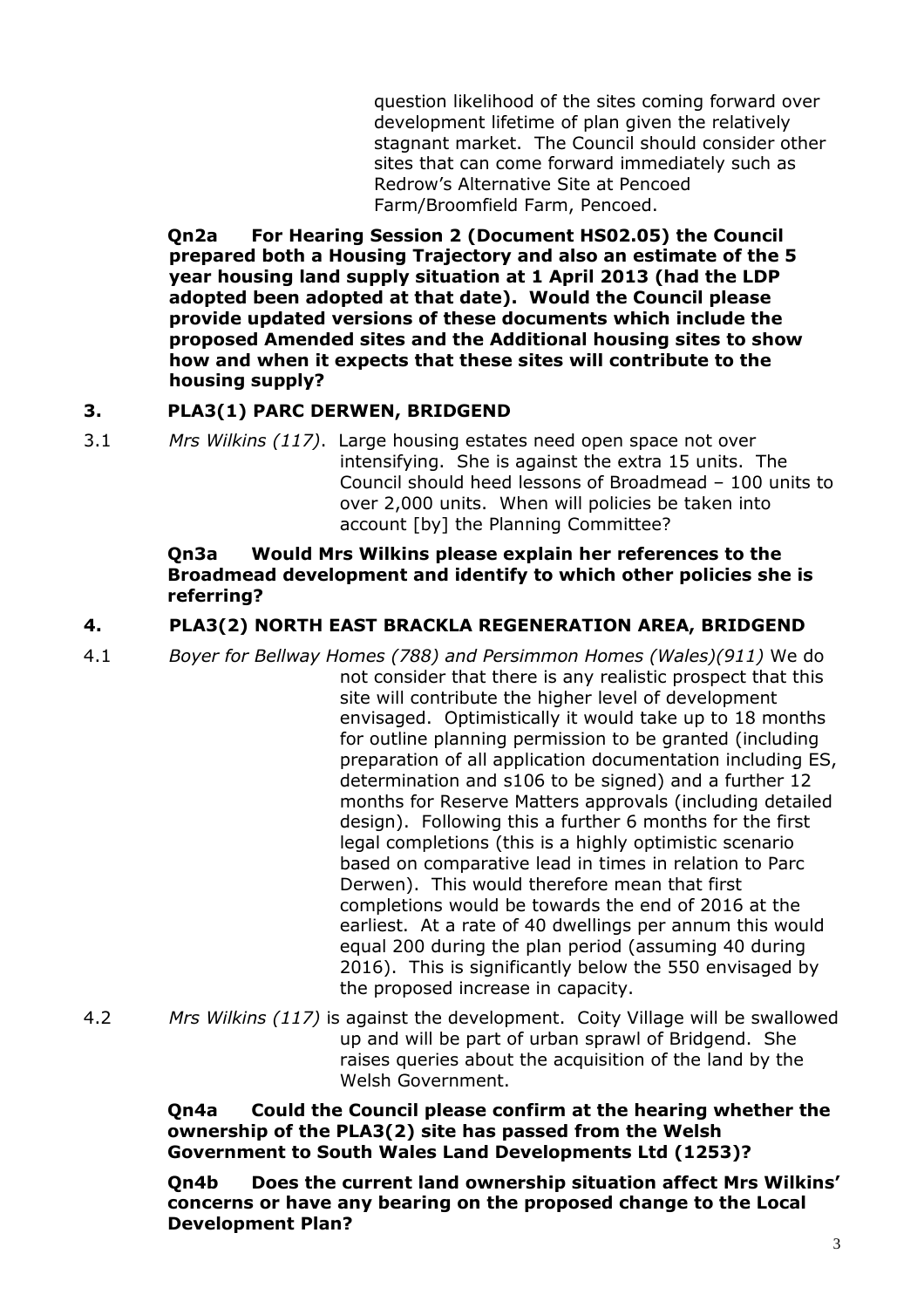**Qn4c In a plan accompanying representations submitted by South Wales Land Developments Ltd (1253) on the proposed change to PLA3(2) the residential parcels include two main parcels at the eastern and western end of the site respectively together with other small parcels on land adjacent to those main areas. Has there been a planning application or any negotiations in respect of the residential development of the eastern site(s)?** 

**Qn4d When does the Council expect the eastern site(s) to come forward?** 

**Qn4e The proposed PLA3(2) site amendment for residential development is understood to relate mainly to the western sites close to the A4061 which were proposed for employment use in the 2011 North East Brackla Development Brief (SD53). When does the Council expect that these sites will come forward for development?** 

**Qn4f On what does Boyer Planning base the estimate of delivery at 40 dwellings per annum?** 

**Qn4g What rate of housing delivery does the Council expect?** 

**Qn4h Would the proposed change to add housing instead of employment at the western end of the site have any negative effect on the setting of Coity?** 

**Qn4i As part of the Council proposed changes following Retail Session 7 the Council has suggested a change (MAC 7.1) to Policy REG11(2) which would define the bulky goods retail allocation for the as 4,500sq m (net). The REG11(2) site is part of the same PLA3(2) North East Brackla allocation. Can that 4,500sqm development be accommodated within the mixed use parcel for retail and other purposes identified in the Development Brief or does this imply some change to the development proposed in that brief?** 

#### **5. PLA3(4) PARC AFON EWENNI, BRIDGEND**

- 5.1 *Boyer Planning for Bellway Homes (788)/Persimmon Homes (Wales) (911)*  notes there are numerous and significant constraints on this site (including contamination, lack of funding for remediation, ownership constraints, existing occupiers, flood constraints etc.). If these constraints are discounted then assuming a similar optimistic lead in time as at North East Brackla we consider that there would be capacity for around 200 dwellings in total during the plan period. This would equate to a shortfall of 450 on the proposed amendment.
- 5.2 *Mrs Wilkins (117)* disagrees with the Masterplan Framework. Another housing estate sprawling over land [and] retailing. There should not be more out of town shopping at cost of town centre. Traffic is now at gridlock from retail traffic [around Tesco].

**Qn5a Having regard to the Delivery Strategy and other information for the site included within the draft Masterplan Framework (SD54) does Boyer Planning have any evidence to support their assertion that the development of this site will be constrained to the extent that they claim?**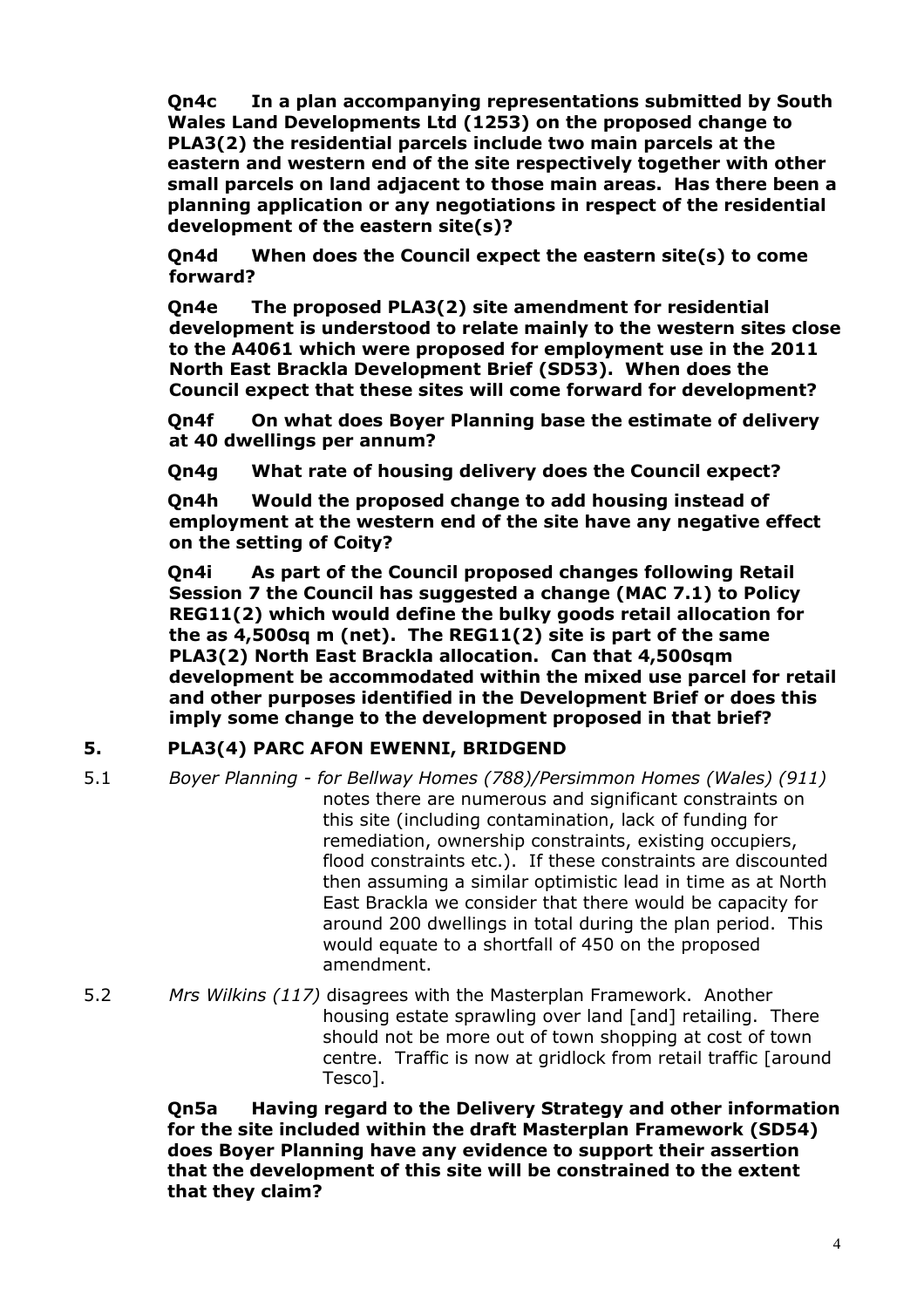**Qn5b The Council's Property Services (857) have submitted written representations in support of this change which advice that the Council is a key landowner and intends to project manage the development. How does the Council respond to the Boyer Planning assertions and when and at what rate does the Council expect the delivery of housing on this site to come forward?** 

**Qn5c In written representations the Environment Agency (61) has drawn attention to the inclusion of part of the site allocation in Zone C2 in the latest Welsh Government Development Advice Maps. Does the hydraulic modelling referred to in the development brief resolve this and are there any outstanding implications for site capacity and delivery?** 

**Qn5d In the submitted Local Development Plan this PLA3(4) site included the REG11(3) allocation for New Bulky Comparison Goods. The Amended Sites consultation document indicated that there would be 'No Change' in this allocation but it also refers to the Matters Arising Changes following Session 7 Retail in which the Council proposed the deletion of this retail allocation. Neither did the Development Brief (SD54) include such retail space in any of the proposed development parcels. Would the Council please explain its current position?** 

**Qn5e If the bulky goods retail allocation is deleted, would that resolve Mrs Wilkins' concerns about retail development?** 

## **6. PLA3(10) LAND WEST OF MAESTEG ROAD, TONDU**

- 6.1 *Boyer Planning for Bellway Homes (788)/Persimmon Homes (Wales)(911)*  Whilst we are conscious that some development has commenced, based on the existing JHLAS, there is forecast to be 40 completions per annum (2013 to 2017). If this is projected forward to the end of the plan period then this would amount to 320 completions. In the first instance we consider this to be very optimistic as there have only been 89 completions in the past 10 years. However, if this higher rate were to be achieved then there would be a shortfall of around 129 dwellings (in relation to the 538 now proposed).
- 6.2 *Mrs Wilkins (117)* Mrs Wilkins did not object to the PLA3(10) allocation at the deposit stage but now considers that the roads cannot cope with the extra traffic from this development in the morning and throughout the day. This will cause gridlock for Tondu and Penyfai.

**Qn6a The proposed change would increase the number of dwellings from 436 to 538 but would reduce the amount of employment land from 2.7ha to 1ha. Would Mrs Wilkins please clarify whether she is objecting to the PLA3(10) development as a whole or to the additional housing now proposed?** 

**Qn6b If Mrs Wilkins' objection is to additional traffic from the extra 102 houses, does she acknowledge that the reduction in employment land would also reduce traffic from that source?** 

**Qn6c The representations from Merthyr Mawr Estate in support of the allocation indicate a proposed realignment of Maesteg Road. What is the objective and will it ease congestion at nearby junctions?**